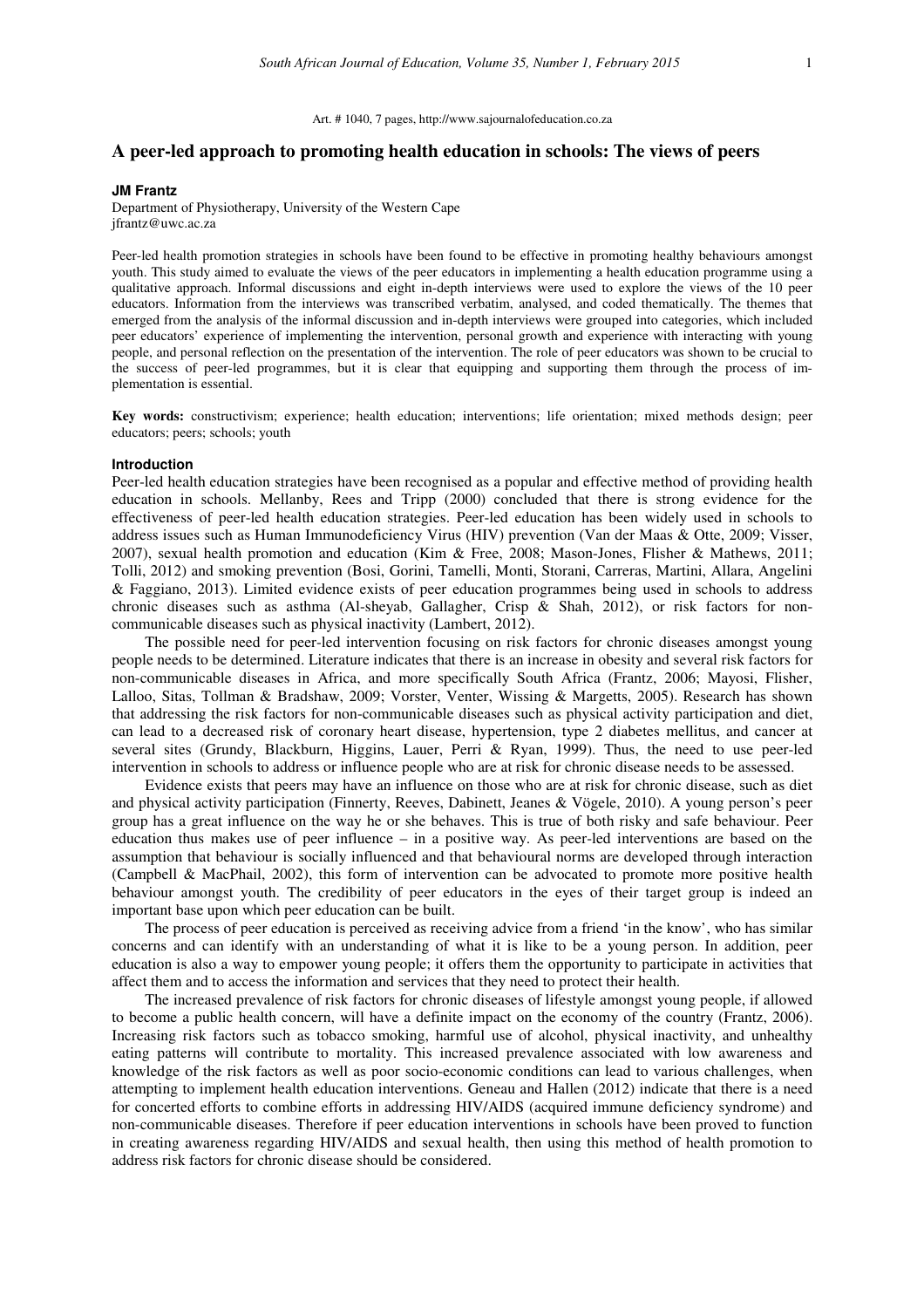Teachers have a strong influence on how learners actually learn, and the theories of learning they believe in may influence the type of teaching methods they use. Various theories can be identified that can be linked to peer education. For more than a decade, constructivist perspectives on learning have become popular, and have caused awareness among teachers of knowledge-generation and the theory of learning. Constructivism is a theory about *knowledge and learning*. It describes knowledge not as truths to be transmitted or discovered, but as emergent, developmental, nonobjective, viable constructed explanations from people engaged in meaning-making in cultural and social communities of discourse (Duffy & Cunningham, 1996). Learning from this perspective is viewed as a self-regulatory process of struggling with the conflict between existing personal models of the world and new insights, constructing new representations and models of reality as a human meaning-making venture.

Jonassen (1991) highlights that meaningful learning or 'purposeful knowledge' may be promoted via a learning environment that has three main features, which include the use of authentic problems; secondly, the learning environment should represent the natural complexity of the real world and avoid over-simplification of the task and instruction. A constructivist-learning environment should support collaborative knowledge construction through social negotiation. Social negotiation of knowledge has been identified as a key aspect of knowledge construction in that it allows individuals to test their constructions against one another and to gain new understandings from one another. According to Applefied, Huber and Moallem (2001:37), "a constructivist framework leads teachers to incorporate strategies that encourage knowledge-construction through primary social learning processes in which students develop their own understanding through interaction with peers and the teacher". 'Involving' the participants in an experiential training workshop in an active way that incorporates their own experience, is essential. Such experiential learning provides the trainees with an opportunity to begin developing their skills with immediate feedback. It also gives them the opportunity to participate first-hand in many of the training exercises and techniques, before they engage other peer-educator trainees in such exercises. One area of the South African curriculum that allows for students to strongly contribute to the learning environment from their own expereinces is the module of Life Orientation.

Life Orientation is a subject implemented by the Department of Education in the school curriculum, aimed at providing learners with the necessary knowledge and skills to move from adolescence into adulthood (Department of Education Republic of South Africa, 2003).

According to Prinsloo (2007), Life Orientation is an important aspect of the school curriculum, and the challenges faced by schools in implementing the Life Orientation curriculum should be addressed sooner rather than later. With the implementation of Life Orientation in the schools, various barriers, which included that teachers "struggle to understand the worldview of learners from different cultures in one classroom, were experienced. They felt that they did not succeed in realising the aim of the outcome, personal wellbeing, because they could not empathise with or understand the frame of reference of many learners in the class" (Prinsloo, 2007:116). The argument for examining peer education within the context of constructivism is appropriate in assisting addressing these barriers. In addition, peer-led education programmes may be able to assist with the challenges identified by Prinsloo (2007), as the peer educators are able to promote acceptance and ownership of the programme. As mentioned earlier, the programme can be used to empower the peer educators with skills and knowledge that can be used in other areas in communities, thus providing an economical or more cost-effective resource that can be used more broadly. The aim of this paper is to explore peer educators' experience in implementing a health education programme in a school.

# **Materials and Methods**

This study formed part of a larger study which aimed to improve the knowledge of high school learners, as it relates to risk factors for chronic diseases of lifestyle. Other aspects of the programme have previously been published in Frantz (2009) and Frantz (2011). The aim of this aspect of the programme was to empower a group of young people in various ways which included the ability to provide health-related information to their peers. In addition, they would demonstrate communication skills, and facilitate discussions on risk factors related to chronic diseases of lifestyle, in this way assisting their peers to make informed decisions about their health. The programme focused on an authentic problem, namely risk factors for chronic diseases of lifestyle, and highlighted the complexity of the problem in terms of the current situation and the impact if this is allowed to continue. Knowledge-construction was assisted by the method of presentation and involvement of participants in the programme. The programme was designed to fit in with the criteria of the Life Orientation Programme for Grade 8 learners according to the 2005 curriculum (Prinsloo, 2007).

# Research Design

This study formed part of a mixed methods study which employed an explanatory sequential research design. The broader study was implemented in high schools in the Western Cape between 2008 and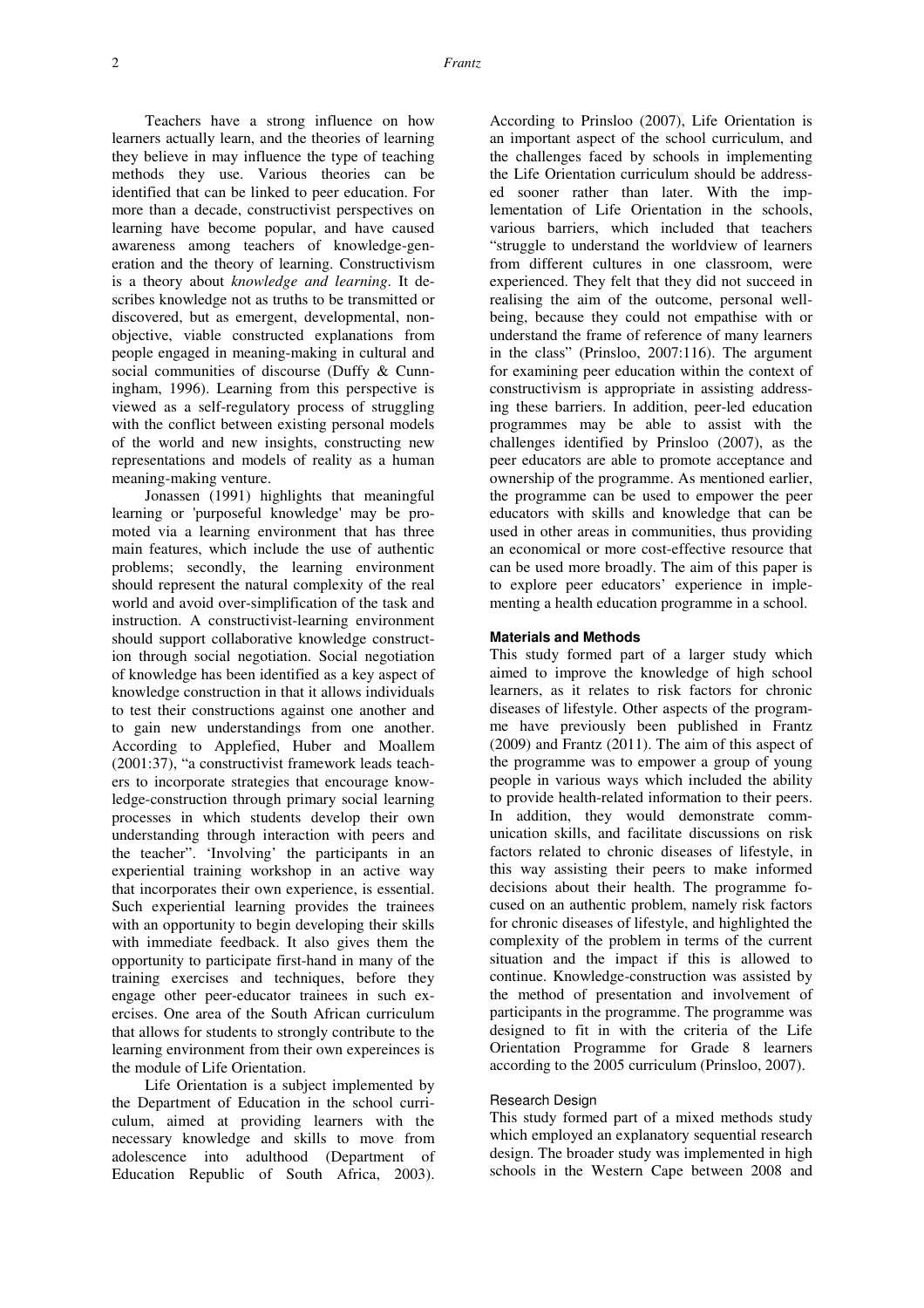2012, and was conducted in different phases. Phase 1 focused on the implementation of the health education programme into schools in the Western Cape and on evaluating the improvement of knowledge amongst learners as it relates to risk factors for chronic diseases of lifestyle. The quantitative aspect reported that the knowledge of the learners improved after the health education programme (Frantz, 2008, 2011). Phase 2 aimed to evaluate the implementation process of the study, where it initially had been implemented by health professional students as part of their health education and promotion interventions (Frantz, 2009), and from 2011, the study changed its strategy, aiming to equip peer educators to implement this study. Thus, this study reports on the qualitative aspect, where the views of the peer educators are explored.

# **Participants**

Peer educators from purposively selected schools in the Western Cape were identified to participate in this study. Schools were identified based on geographical areas in the Western Cape where there was an increase in risk behaviour among adolescents. Post-matriculation learners from the 10 specified schools were identified and approached to participate in the study. The learners were selected based on their availability and willingness to volunteer, and one of the major motivating factors was that the learners had not continued with post matric studies. The researcher paid the peer educators a travelling and food allowance. They were informed about the study and the commitment that would be needed from them and those who were interested, and told that they were expected to attend a briefing meeting and training session. The peer educators were purposively selected by the researcher and they in turn were asked to identify interested peers (snowball sampling), who were then approached to participate in the study.

# **Training**

The peer educators participated in a one-day training workshop, where they were exposed to the resource material and the content of the intervention programme. The specific outcomes of the intervention programme were to allow the participants to develop knowledge relating to the concept of chronic diseases of lifestyle and their risk factors, to interact personally with someone who had knowledge, either personal or otherwise, of a case related to chronic diseases of lifestyle, and to allow the participants to identify personal risk factors present in their own lives (Frantz, 2011).

In addition, the training aimed to familiarise the peer educators with the aims of the project as well as their role in the process, and to provide skills to deal with small groups as well as large classes. During the training process, peer educators

were allowed to add their own experiences in their communities to the training material in the programme. The researcher provided the training, and allowed participants to roleplay, as well as ask questions during the training process in order to familiarise them with the content. In each school, the peer educators were paired in order to promote their confidence.

# Programme Implementation

The programme was implemented in 10 schools in the Western Cape, South Africa. It ran for a period of five weeks, and was implemented among the Grade 8 learners. Peer educators (n=10) ran the programme for five weeks with a total of 28 Grade eight classes, which reached approximately 350 learners. During the programme pre- and post-test, knowledge questionnaires were obtained from 320 learners. Peer educators in each school were allowed to work out their schedules according to the Life Orientation curriculum of the schools and the number of classes targeted. The responsible teacher or principal in each school assisted the peer educators in planning the weekly activities, and helped them to share their initiatives with other teachers involved.

## Data Collection and Analysis

Informal discussions with the participants took place on a weekly basis (n=five) as the programme progressed to address challenges and understand its strengths and weaknesses. All information was tape-recorded and notes were taken during discussions. The informal discussions lasted from 30 to 45 minutes, depending on the issues that arose. In-depth interviews (n=eight) were conducted with the peer educators to obtain information related to the process of implementation, as well as their own personal growth and experiences in interacting with the learners and other young people at the end of the intervention. Information from the interviews was transcribed verbatim, analysed, and coded thematically. The researcher read each transcript, and notes made in the margins to highlight interesting concepts that emerged. The different concepts were listed and categorised. This was repeated for each transcript, and then the common categories were grouped into themes (Pope, Ziebland & Mays, 2000). Themes identified were discussed by the author and an independent reviewer, and consensus was reached on the final themes. All themes were presented with quotes to ensure the trustworthiness of the information provided. Ethical clearance was obtained from the University of the Western Cape (Project number 08/04/10). Permission was obtained from the Western Cape Department of Education, the principals of the selected schools, and parents of the learners, as well as the learners themselves, for the implementation of the programme. In addition, in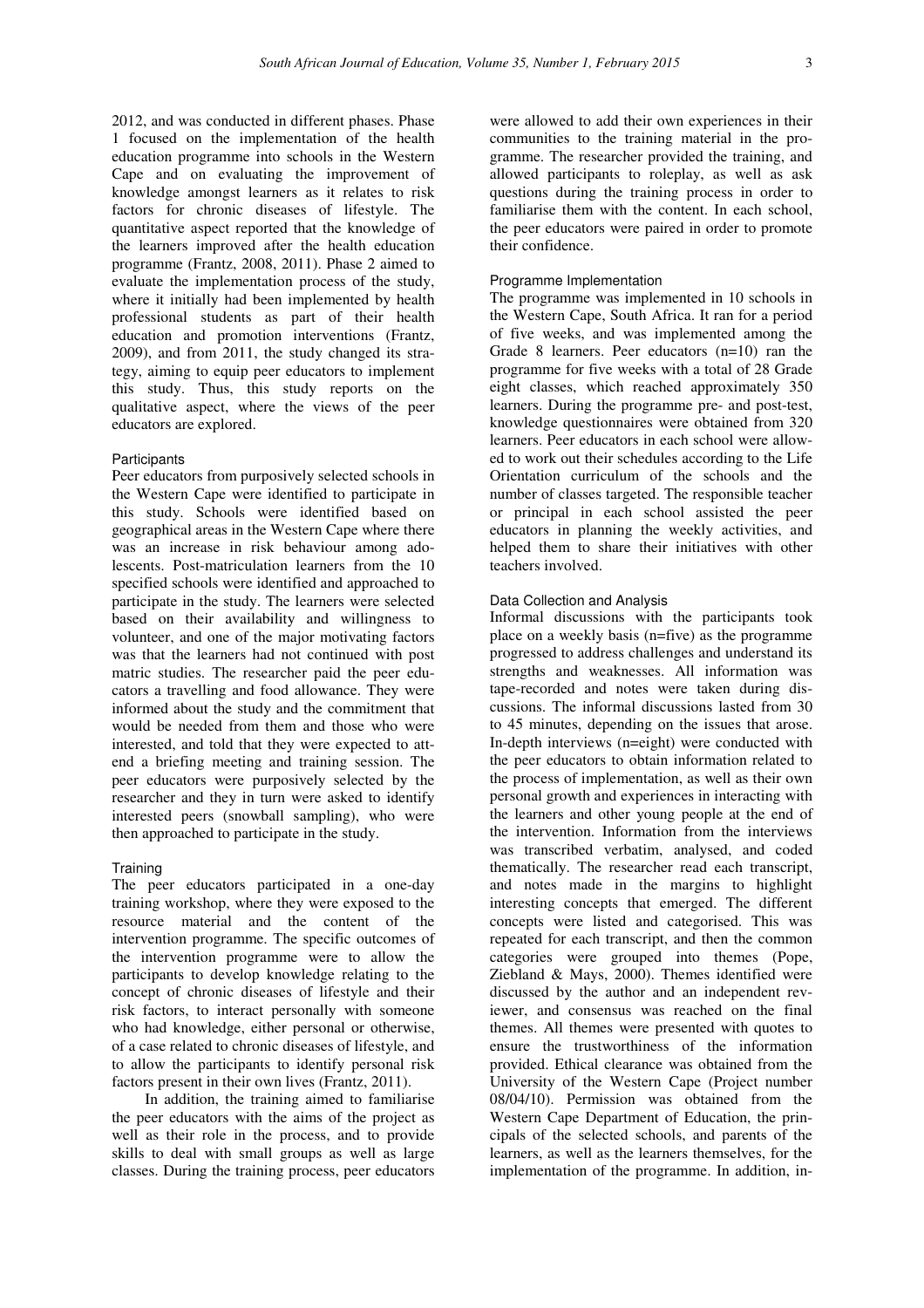formed consent and permission to record the interviews and informal discussions was obtained from the peer educators.

### **Results**

A total of 10 peer educators participated in the study, two of whom were male and eight of whom were female. The mean age of the peer educators was 19.3 years and they had matriculated one to four years prior to the intervention.

The themes that emerged from the analysis of the informal discussion and in-depth interviews were grouped into categories, which included peer educators' experience of implementing the intervention, personal growth and experience with interacting with young people, and personal reflection on the presentation of the intervention.

### Process of Implementation

The interviews demonstrated that peer educators had mixed feelings about implementing the programme. These mixed feelings and the context of the feelings were important as they could have impacted on the successful implementation of the programme. The initial experience was at times discouraging and frustrating, but eventually became one of excitement and a sense of achievement. The constraints identified focused on the logistics of implementing the programme and the commitment from the schools.

> *The school system is not adequately equipped to deal with such a programme* [be]*cause it seems like the life orientation teachers change on a weekly basis* [*…*] *very frustrating!* [sic] (P1);

> *The schools don't have laptops to do the presentation* [*…*] *they only have data projectors*  [*…*] *this meant I had to start a week later* [be]*cause I needed overheads* (P2);

> *Teachers forgot about us and did not make the necessary arrangements as was planned and discussed – this impacted on the successful implementation of the programme* [*…*] (P6).

Amidst the initial challenges, the peer educators still highlighted the fact that they they tended to enjoy the process and the final outcome. They appreciated the interaction with their peers and the support from the teachers, as the teachers came to understand the role the peer educators were to play and the value-add that their presence made. They also valued the amount of dedication their peers put into performing the tasks, thus indicating the value they placed on the course.

*The questions the learners ask are interesting and I can answer them* [be]*cause the supporting documents help* (P4);

*The interaction of the learners was great and the posters were very well done – they really worked hard and I was surprised* [be]*cause I thought they would not listen to me* (P5);

*Some teachers commented on how well the groups were working and the excitement for the class – that was good to hear* (P1);

*I think the principal and other teachers started appreciating our presence when we could fill in when there were teachers off sick* (P3).

# Personal Growth and Experience

There was evidence of a reciprocal appreciation during the process, as the peer educators were excited about the impact they could have on the learners, as well as the influence the learners had on them. They reported that they did not realise the extent of the influence they could have by sharing experiences and identifying solutions to specific challenges. This influence on their peers was linked to the information that they could provide from their own experiences and knowledge. The peer educators also realised that their role required personal reflection, which was not part of the preparation process. The experience of being a peer educator and acting as a role model also contributed to their feeling good about their own accomplishments.

*Do you know that they* [the learners] *were actually interested in what I had to say and they listened?*  (P6);

*I had several after-class discussions with learners wanting to know more, and asking why this was important to me and I had to think about my response* [be]*cause they were really looking to me for answers – that was a big responsibility* (P5);

*Someone asked how can they also do this* [be a peer educator] *when they are done with school – cause they think it is cool* (P9);

*After-class discussions caused me to reflect on own behaviour and realise that I needed to make some decisions about my behaviour, and I wasn't sure if I was ready* (P2).

The learners also had an impact on the peer educators. The information provided by the learners on their health behaviours made the peer educators realise the risk to which the learners were exposed. The unintended output from the interactions with the learners led to the peer educators wanting opportunities to provide the learners with more information. Peer educators also reported on how being challenged by the learners affected their confidence.

*They are involved in lots of things that they should not be – it's scary. I have younger family at that school and it made me wonder* [*…*] (P8);

*They are still young and have the problems (health problems) – how will they get old? The learners are very irresponsible at times – we need to tell them more and provide them with more information* (P4);

*I did not like the way they challenged me – it made me feel small* [*…*] *I did not like speaking in front of people before but took the challenge but I must say it wasn't always nice* (P3).

# Personal Reflection on the Presentation of the Course

The peer educators indicated that by implementing the intervention they familiarised themselves with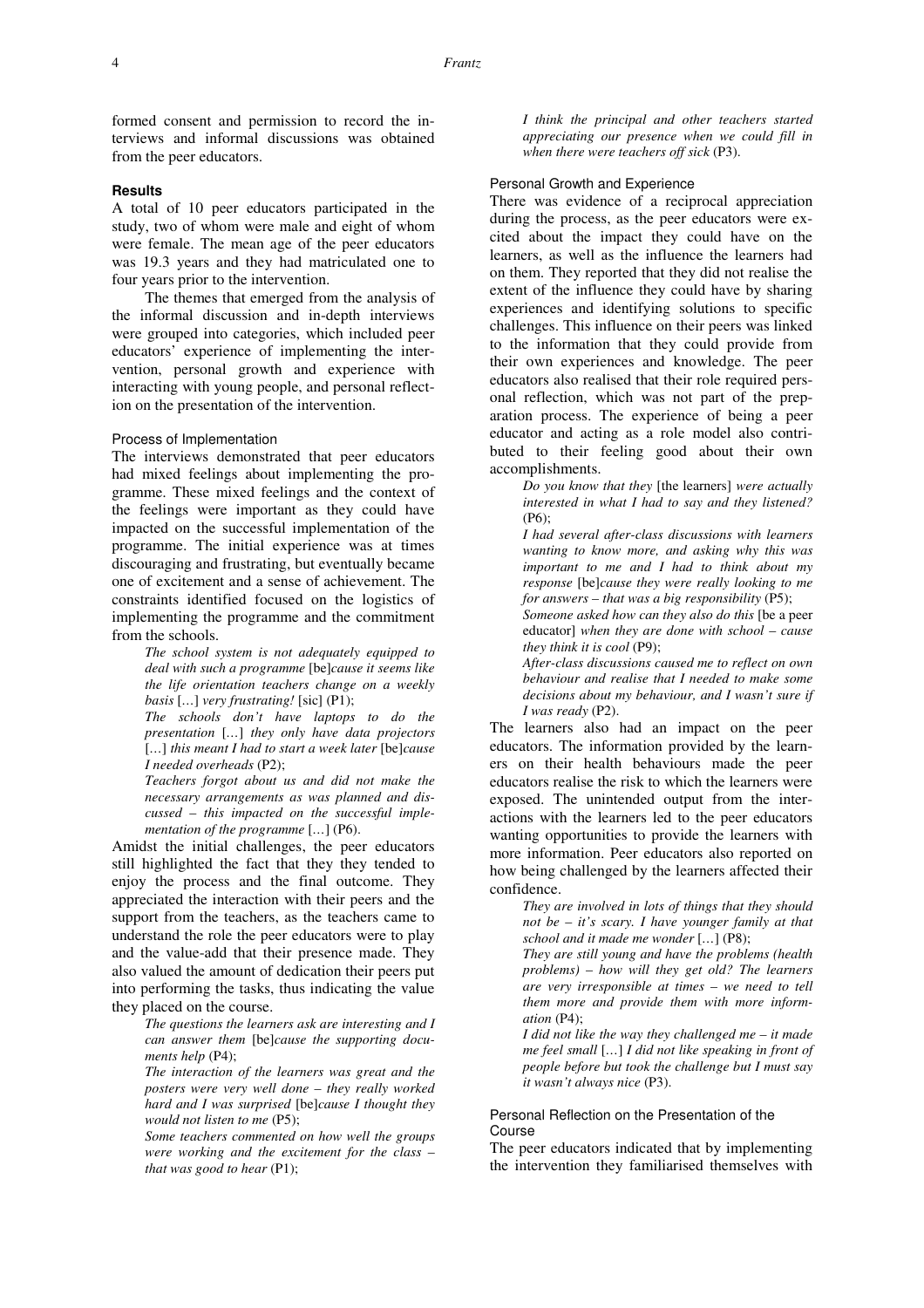the content and it helped them to improve their own communication and presentation skills. Their knowledge of the topics improved and it assisted in developing their ability to critically review the work of others and give constructive feedback.

> *Risk factors for chronic disease was not something I knew* [about], *but understanding the topic now I can look at my own family and I can tell them that what they are doing could lead to various diseases*  (P7);

> *I had to learn that when giving feedback on the posters I had to be objective and could not let my own personal views influence my decisions too much. That is not always easy* (P4);

> *In presenting this course I realised that I must prepare* [*…*] *ooh* [sic][*…*] *I learnt to think how teachers work* [*…*] *I also realised that you need to take time to explain things* [*…*] *the learners don't just get it* [sic] *the first time* (P5).

## **Discussion**

Peer education interventions in schools are an acceptable model of health education and health promotion that has been documented previously (Al-Iryan, Basaleem, Al-Sakkaf, Kok & Van den Borne, 2013; Warwick & Aggleton, 2004). There is a belief that theoretically based peer education interventions may help improve knowledge and ultimately assist in changing adolescent risk behaviour (Mahat, Scoloveno, Ruales & Scoloveno, 2006). The impact of school-based peer education interventions has been shown to have a positive effect on the recipients (Al-Iryan, Basaleem, Al-Sakkaf, Crutzen, Kok & Van den Borne, 2011) but the impact on the peer educators needed further investigation. According to Audrey, Holliday and Campbell (2006) peer educators can be effective in diffusing health promotion messages related to risky behaviours. However, it is important to understand the experiences and views of the peer educators in implementing health education programmes in order to make this health promotion model a more successful and sustainable one. The role of peer educators is important to the success of any education programme. According to Choudhury, Brophy, Fareedi, Zaman, Ahmed and Williams (2009:43), "peer educators are the most important part of the course and should be well known in the community, have the ability to learn and the ability to teach the course". This was similar to the criteria used in the current study where the peer educators were alumni of the identified school.

This study aimed to provide an understanding of the impact peer education interventions have on the group that implements the intervention, namely the peer educators. When designing interventions, it is important that we consider the practical implications, and this article identifies some of the possible challenges designers of peer intervention programmes in schools should consider. In addition to the external factors that should be considered,

there are also internal factors that play a role. In the current study, the peer educators reported that they were affected in two ways: by the interaction with the learners, as well as by the content of the programme that they presented. This is similar to a study by Ochieng (2003) who demonstrated that peer leadership can result in changes of attitude in the peer leaders themselves, besides affecting behavioural change in the recipients. This positive impact could have far-reaching effects if peer educators start making changes in their own behaviour, and the influence of peer pressure can be used to positively influence others.

One other aspect that emerged was that prior training of the peer educators in implementing the intervention, and providing them with knowledge and resources, was important. This assisted them in addressing the questions posed to them on the topic. This is supported by Ebreo, Feist-Price, Siewe and Zimmerman (2002:420), who indicated that it is important to ensure that peer educators are "knowledgeable about the content and properly trained on their involvement." This tends to highlight the important role that health professional educators can play in the schools, and the contribution they can make in the recruitment and training of peer leaders to assist in combating the public health concerns facing the youth. This allows for consideration of partnerships between universities training health professional students, schools and communities. The impact on youth of risk factors for chronic disease is a concern for many stakeholders, and if effective partnerships can be encouraged between these stakeholders then the implementation of prevention strategies for risk factors of chronic diseases becomes an attainable goal.

It can also be deduced from the findings that the process of this intervention led to the peer educators being empowered with knowledge and skills. This empowerment led to them being willing to continue the discussion beyond the classroom and thus providing positive evidence for sustainability of the intervention at a relatively low cost. In addition, using established networks (postmatriculants) within the school context as peer educators was an effective method to disseminate information and empower the youth to become advocates of change without great expense. This is therefore an intervention strategy that can be used in poor socio-economic areas.

# **Conclusion**

The role of peer educators in peer-led school interventions can contribute to an effective prevention strategy. However, in planning these peer-led interventions, it is crucial to the success of the programmes that the peer educators are equipped and supported throughout the process. Thus, sustainable partnerships with key stakeholders such as univer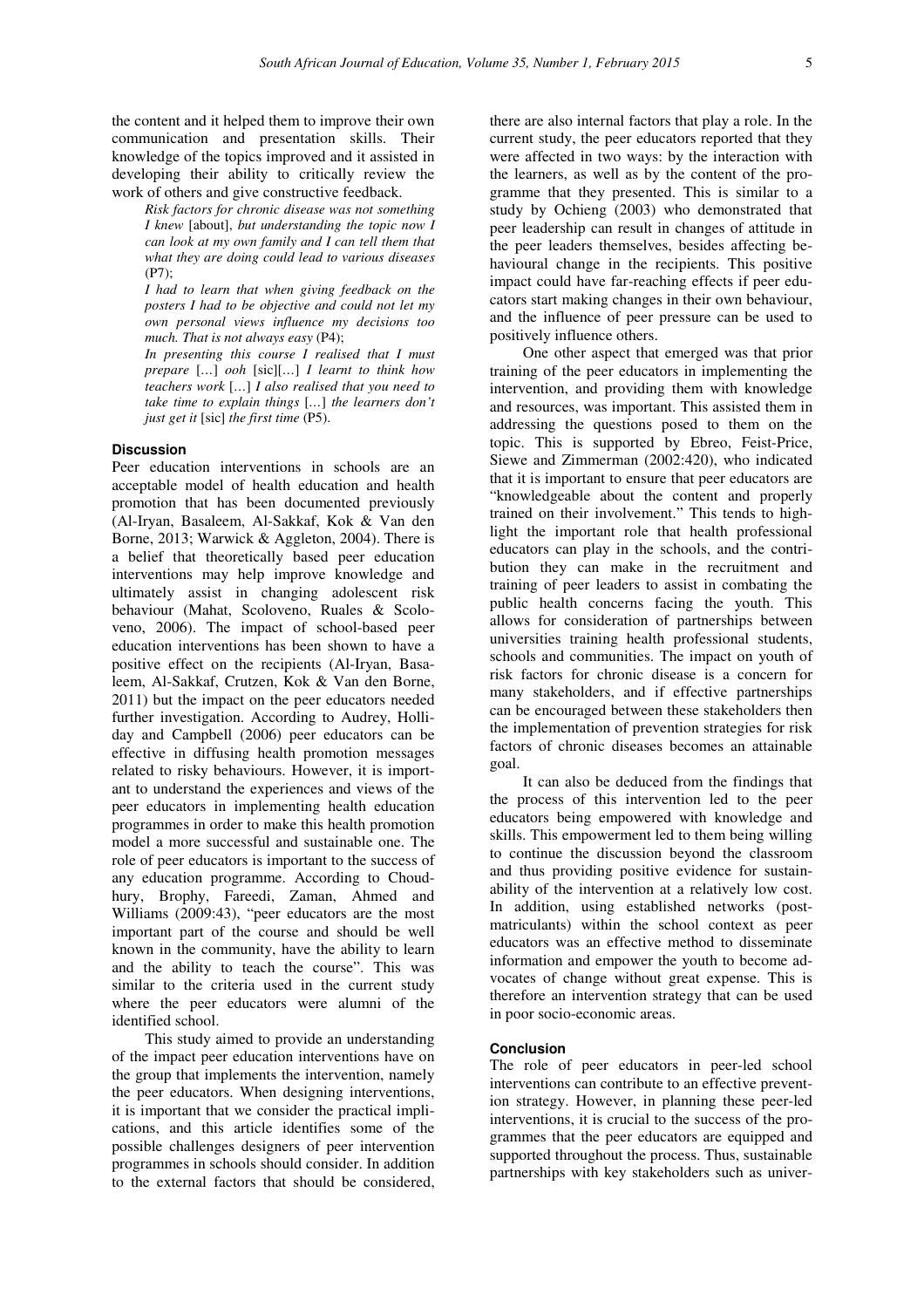sities can assist in effective training of peer educators. Peer intervention designers also need to take into consideration the key role of the peer educators, and ensure that there are strategies in place to evaluate the impact that implementing the interventions may have on the peers. It therefore becomes essential that we realise that when constructing purposeful learning environments for various stakeholders, the role of the stakeholder must be understood as a key aspect of providing an authentic learning environment.

### **Acknowledgement**

The author acknowledges the National Research Foundation for providing funding that helped make this research project possible.

### **References**

- Al-Iryani B, Basaleem H, Al-Sakkaf K, Crutzen R, Kok G & Van den Borne B 2011. Evaluation of a school-based HIV prevention intervention among Yemeni adolescents. *BMC: Public Health,* 11:279. doi:10.1186/1471-2458-11-279
- Al-Iryani B, Basaleem H, Al-Sakkaf K, Kok G & Van den Borne B 2013. Process evaluation of schoolbased peer education for HIV prevention among Yemeni adolescents. *SAHARA J: Journal of Social Aspects of HIV/AIDS,* 10(1):55-64. doi: 10.1080/17290376.2012.745294
- Al-sheyab N, Gallagher R, Crisp J & Shah S 2012. Peerled education for adolescents with asthma in Jordan. A cluster-randomized controlled trial. *Pediatrics,* 129(1):e106-e112. doi: 10.1542/peds.2011-0346
- Applefied JM, Huber R & Moallem M 2001. Constructivism in theory and practice: toward a better understanding. *High School Journal,* 84(2):35-53.
- Audrey S, Holliday J & Campbell R 2006. Its good to talk: Adolescent perspectives of an informal, peerled intervention to reduce smoking. *Social Science and Medicine,* 63(2):320-334.
- Bosi S, Gorini G, Tamelli M, Monti C, Storani S, Carreras G, Martini A, Allara E, Angelini P & Faggiano F 2013. A school-based peer-led smoking prevention intervention with extracurricular activities: the LILT-LdP cluster randomized controlled trial design and study population. *Tumori,* 99(5):572-577.
- Campbell C & MacPhail C 2002. Peer education, gender and the development of critical consciousness: participatory HIV prevention by South African youth. *Social Science & Medicine,* 55(2):331-345. doi: 10.1016/S0277-9536(01)00289-1
- Choudhury SM, Brophy M, Fareedi MA, Zaman B, Ahmed P & Williams R 2009. Examining the effectiveness of a peer-led education programme for Type 2 diabetes and cardiovascular disease in a Bangladeshi population. *Diabetic Medicine,* 26(1):40-44. doi: 10.1111/j.1464- 5491.2008.02639.x
- Department of Education Republic of South Africa 2003. *National Curriculum Statement Grades 10–12 (General) Life Orientation.* Pretoria: Government Printer. Available at

http://www.education.gov.za/LinkClick.aspx?fileti cket=xY8RaCOWqTY%3D&. Accessed 17 October 2014.

- Duffy TM & Cunningham DJ 1996. Constructivism: Implications for the design and delivery of instruction. In DH Jonassen (ed). *Handbook of research on educational communications and technology.* New York: Scholastic.
- Ebreo A, Feist-Price S, Siewe Y & Zimmerman RS 2002. Effects of peer education on the peer educators in a school-based HIV prevention program: where should peer education research go from here? *Health Education & Behavior,*  29(4):411-423.
- Finnerty T, Reeves S, Dabinett J, Jeanes YM & Vögele C 2010. Effects of peer influence on dietary intake and physical activity in schoolchildren. *Public Health Nutrition,* 13(3):376-383.
- Frantz JM 2006. Physical inactivity as one of the chronic disease risk factors among high school learners in public schools in a local community in South Africa. *South African Journal for Research in Sport, Physical Education and Recreation,*  28(2):73-80.
- Frantz JM 2008. A knowledge assessment questionnaire relating to risk factors for chronic disease of lifestyle for high school learners: validity and reliability. *Journal of Community and Health Sciences,* 3(1):30-37. Available at http://repository.uwc.ac.za/xmlui/bitstream/handle/ 10566/115/FrantzQuestionnaire2008.pdf?sequence =3. Accessed 12 October 2014.
- Frantz JM 2009. The views of learners regarding a school-based health education programme. *African Journal for Physical, Health Education, Recreation and Dance (AJPHERD),* 15(3):409-416.
- Frantz JM 2011. The impact of a school-based health education programme on knowledge regarding risk factors for chronic diseases of lifestyle: A pilot study. *African Journal or Physical, Health Education, Recreation and Dance (AJPHERD),*  (Supplement), 61-69. Available at http://repository.uwc.ac.za/bitstream/handle/10566/ 1258/FrantzHealthEducationProgramme2011.pdf?s equence=3. Accessed 17 October 2014.
- Geneau R & Hallen G 2012. Toward as systematic research agenda for addressing the joint epidemics of HIV/AIDS and noncommunicable diseases. *AIDS,* 26(1):S7-S10.
- Grundy SM, Blackburn G, Higgins M, Lauer R, Perri M & Ryan D 1999. Physical activity in the prevention and treatment of obesity and its comorbidities: evidence report of independent panel to assess the role of physical activity in the treatment of obesity and its comorbidities. *Medicine & Science in Sports & Exercise,* 31(11):1493–1500.
- Jonassen DH 1991. Objectivism vs. constructivism: Do we need a philosophical paradigm? *Educational Technology Research and Development,* 39(3):5- 14. doi: 10.1007/BF02296434
- Kim CR & Free C 2008. Recent Evaluations of the Peer-Led Approach in Adolescent Sexual Health Education: A Systematic Review. *Perspectives on Sexual and Reproductive Health,* 40(3):144-151.
- Lambert EV 2012. Physical activity as a global risk factor for non-communicable diseases: time for action, what, why, when and how? *South African*